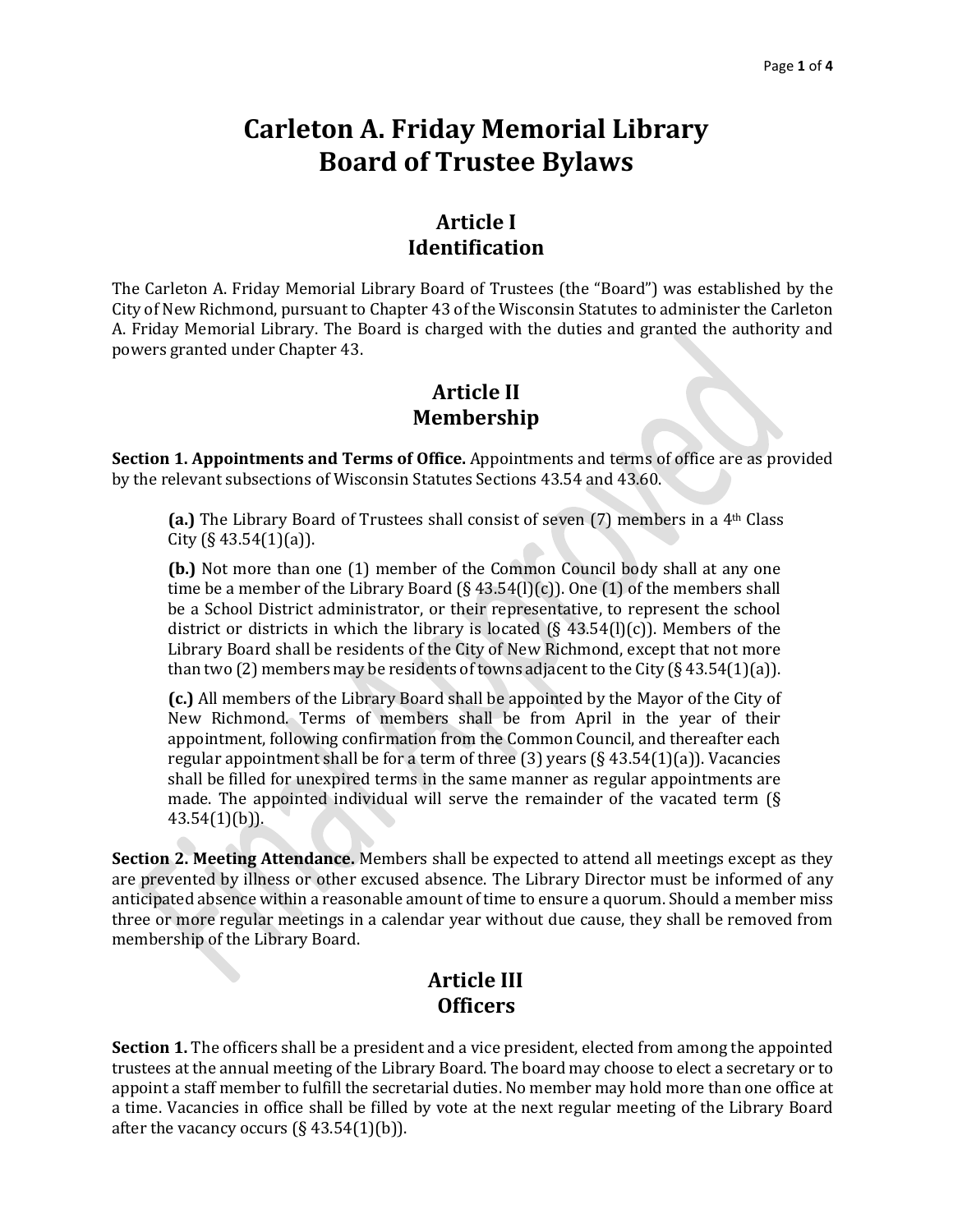**Section 2.** Officers shall serve a term of one year from the annual meeting at which they are elected and until their successors are duly elected.

**Section 3**. The president shall preside at meetings of the Library Board, authorize calls for special meetings, appoint all committees, execute all documents authorized by the Library Board, co-sign all checks drawn on funds held in the custody of the library independent of the municipality, and perform all duties as required to fulfill the obligations of the office and the Library Board.

**Section 4.** The vice president, in the event of the absence or disability of the president, or in the case of a vacancy, shall assume and perform the duties and functions of the president.

**Section 5.** The secretary shall keep true and accurate minutes of all meetings of the Library Board, and shall provide the Library Director with a draft copy of the most recent meeting minutes for publication. The Library Director or a member of library staff may be designated by a vote of the majority of the Library Board to perform any or all of the above duties.

### **Article IV Meetings**

**Section 1. Open Meetings Law Compliance.** All Library Board meetings and all committee meetings shall be held in compliance with Wisconsin's open meetings law (§§ 19.81 to 19.98).

**Section 2. Parliamentary Authority**. The rules contained in Robert's Rules of Order, latest revised edition, shall govern the parliamentary procedure of the meetings, in all cases in which they are not inconsistent with these bylaws, or with any statutes applicable to this Library Board.

**Section 3. Regular Meetings.** The regular meetings shall be held each month, the date and hour to be set by a majority vote of the Library Board. In the event that there is no business that requires immediate attention, and/or a quorum cannot be ensured, a monthly meeting may be canceled if mutually decided by the Library Director and Library Board President.

**Section 4. Annual Meeting.** The annual meeting which shall be for the purpose of the election of officers shall be held at the time of the regular meeting in May of each year.

**Section 5. Agendas and Notices.** Meeting agendas and notices shall indicate the time, date, and place of the meeting and indicate all subject matters intended for consideration at the meeting.

**Section 6. Minutes.** Minutes of all meetings shall, at a minimum, indicate Library Board members present, all items of business, all motions (except those that were withdrawn), and the result of all votes taken. Current Library Board minutes shall be posted in the library and on the library and city websites.

**Section 7. Special Meetings.** Special meetings may be called at the direction of the president and shall be called at the written request of 2 members, for the transaction of business as stated in the call for the meeting. Except in cases of emergency, at least 48 hours' notice shall be given. In no case may less than two hours notice be given. Written notice for said special meeting shall be delivered to every member of the Library Board, the Library Director, and the Mayor.

**Section 8. Quorum.** A quorum for the transaction of business at any meeting shall consist of four (4) members of the Library Board present in person  $(\S 43.54(1)(e))$ .

## **Article V Committees**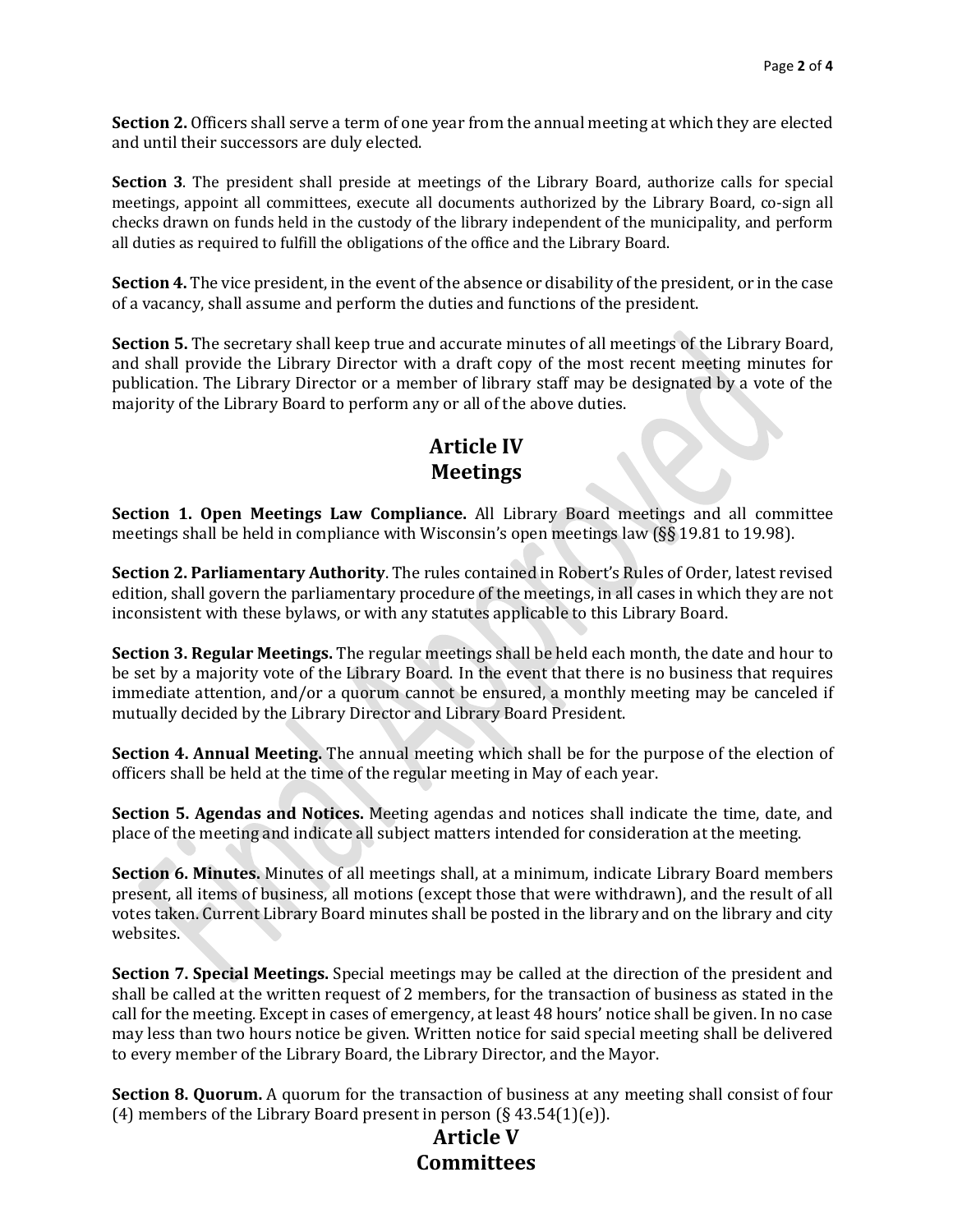**Section 1. Ad Hoc Committees.** Ad hoc committees for the study of special problems shall be appointed by the president, with the approval of the Library Board, to serve until the final report of the work for which they were appointed has been filed. These committees may also include staff and public representatives, as well as outside experts. An ad hoc committee shall only have advisory authority, and make recommendations to the full Library Board.

### **Article VI Duties of the Library Board of Trustees**

**Section 1.** Legal responsibility for the operation of the Carleton A. Friday Memorial Library is vested in the Library Board of Trustees. Subject to state and federal law, the Library Board has the power and duty to determine rules and regulations governing library operations and services.

**Section 2.** The Library Board shall select, appoint and supervise a properly certified and competent Library Director, and determine the duties and compensation of all library employees (§ 43.58(4)).

**Section 3**. The Library Board shall have exclusive control of the expenditure of all money collected, donated or appropriated for the library fund in accordance with the City of New Richmond Fundraising Policy and Donation Protocol. The Library Board shall audit and approve all library expenditures (§ 43.58(2)).

**Section 4.** The Library Board shall study and support legislation that will bring about the greatest good to the greatest number of library users.

**Section 5.** The Library Board shall cooperate with other public officials and Library Boards to maintain and elevate vital public relations.

**Section 6.** The Library Board represents the library to the community and the community to the library. Trustees will engage in development and promotion efforts and foster the maintenance of good public relations.

**Section 7.** The Library Board shall approve and submit the required annual report to the Department of Public Instruction-Division for Libraries, Technology, and Community Learning, and also to the City Council of the City of New Richmond (§ 43.58(6)).

### **Article VII Library Director**

The Library Director shall be appointed by the Library Board of Trustees and shall be responsible to the Library Board (§ 43.58(4)). The Library Director is not a voting member of the Library Board. The Library Director shall be considered the executive officer of the library under the direction and review of the Library Board, and subject to the policies established by the Library Board. The Library Director shall act as technical advisor to the Library Board and is expected to attend all Library Board meetings including closed sessions where applicable (§ 19.85). If the Library Director is unable to attend they may appoint an alternate staff member to attend in their place.

#### **Article VIII Conflict of Interest Wisconsin Statutes 19.59 Codes of Ethics for Local Government Officials, Employees, and Candidates**